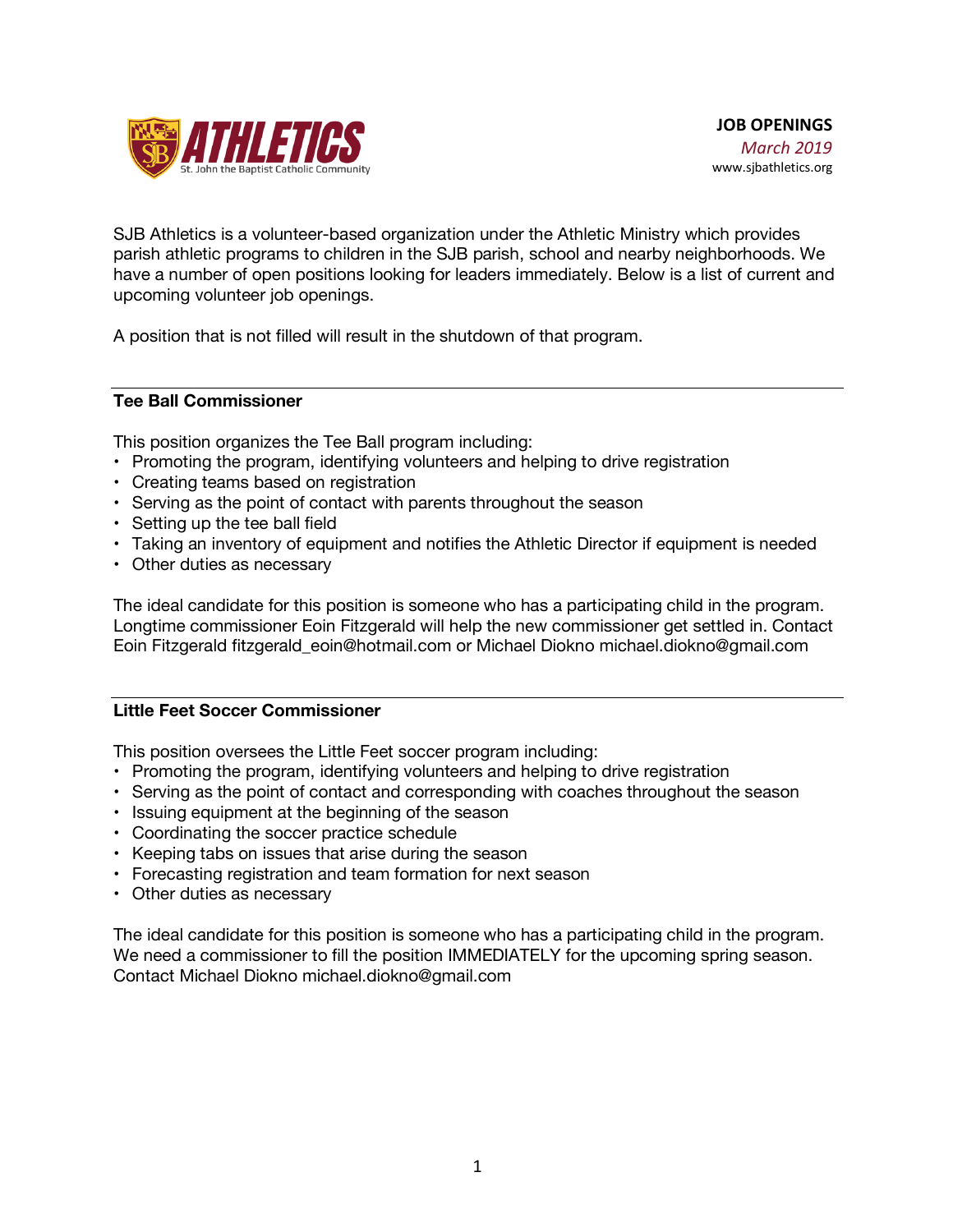## **SJB Athletic Director**

The excited candidate for this position oversees the SJB Athletics program including:

- Promoting the CYO and intramural and help drive registration
- Assigning commissioners and coaches; ensuring that they are in compliance to serve
- Serving as the point of contact and corresponding with Fr. David, Mr. Blomquist, commissioners, coaches, the operations manager, the Parish Office, and others throughout the season
- Working with the Archdiocese of Washington CYO Office to organize the CYO sports and discuss ways to improve league play as well as report problems that arise
- Connecting with athletic directors from other parishes to find ideas for improvements to the league and parishes
- Issuing equipment for all leagues and teams
- Coordinating the CYO soccer and basketball schedules to avoid conflicts with events at the parish, school and other important events
- Draft and implement policies with the Board
- Drive the communications plans and leads the marketing/branding efforts
- Explores potential vendors, coordinates and orders all team uniforms
- Keeping tabs on issues that arise during the season and looking for ways to address/improve them
- Forecasting registration and program formation for next season
- Other duties as necessary

The athletic director is a member of and works with the Athletic Ministry Board to set the vision and run SJB Athletics. The AD's does not have a limited term. Several of the duties for this position can be done at home. Michael Diokno will serve one last year; SJB Athletics wants someone to shadow this position starting in the summer of 2019 and take over in the Spring of 2020. Contact Michael Diokno michael.diokno@gmail.com or Jeff Vinson jeffvins@gmail.com

# **SJB CYO Soccer Commissioner**

The enthusiastic candidate for this position oversees the SJB CYO soccer program including:

- Promoting the program, identify coaches and help drive registration
- Assigning coaches to teams
- Serving as the point of contact and corresponding with coaches throughout the season
- Issuing equipment at the beginning of the season
- Coordinating the soccer practice schedule
- Keeping tabs on issues that arise during the season
- Forecasting registration and team formation for next season
- Other duties as necessary

The commissioner partners with the athletic director to set the vision for the program and formulate teams after registration. Many of the duties for this position can be done at home. If you're good at sending emails and making follow up calls, this is definitely a position for you. Dan Langan will serve one last year; SJB Athletics wants an excited candidate to shadow this position starting in the summer of 2019 and take over in the Spring of 2020. Contact Dan Langan, danielplangan@yahoo.com or Michael Diokno, michael.diokno@gmail.com